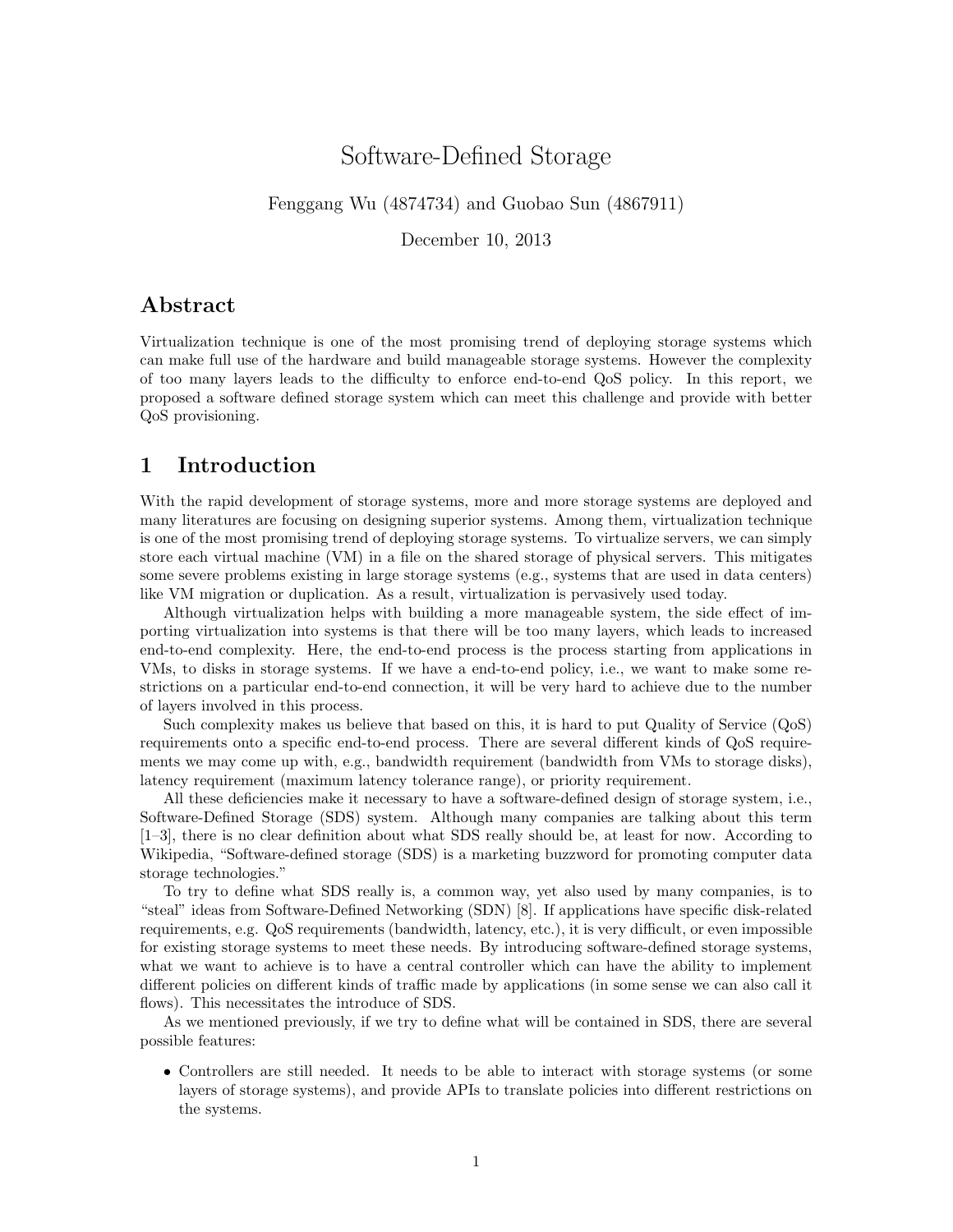- A definition of flows. In SDN, different flows can be differentiated by host names, IP addresses, TCP or UDP connections. In SDS, we also need to make it clear about what we can use to differentiate among flows.
- Different actions should be conducted on different flows.



Figure 1: Possible Architecture of SDS

In Figure 1, we depicted a picture which is similar as SDN counterpart. This may be not detailed enough, and we will revise it later in later sections.

In this report, we will analyze what is needed to form a software-defined storage system, and what features the existing solutions have. Moreover, we identify the deficiencies lying in existing solutions, and try to propose a feasible solution to solve it.

The remaining part of the report is organized as follows: In Section 2 we present our motivation and the problem we would like to address. In Section 3 we discuss existing literatures that are related to this topic. In Section 4 we discuss our proposed design. Our report will conclude with our conclusion and future works in Section 5.

## 2 Motivation and Problem Statement

### 2.1 Background

Storage virtualization can improve hardware utilization and provides great flexibility on building applications on top of low cost commodity hardware . Such virtualization can reduce the cost and ease the management workload[4].

At the same time, QoS provisioning has be extensively studied in that QoS is crucial for many application running on top of the storage systems. QoS can be seen as a end-to-end issue [7][5]. However, too much layers along the data flow path leads to great complexity , making it difficult to guarantee the QoS service.

#### 2.2 Limitation of current storage solutions

Current storage have the following limitations:

• Too many layers impede policy enforcement.

Current virtualized storage systems exhibit many layers. For example, a simple write operation to the virtual disk will be translated to a block IO in the hypervisor. Then this data block will be transmitted in the storage network as packets. Finally, the written block will be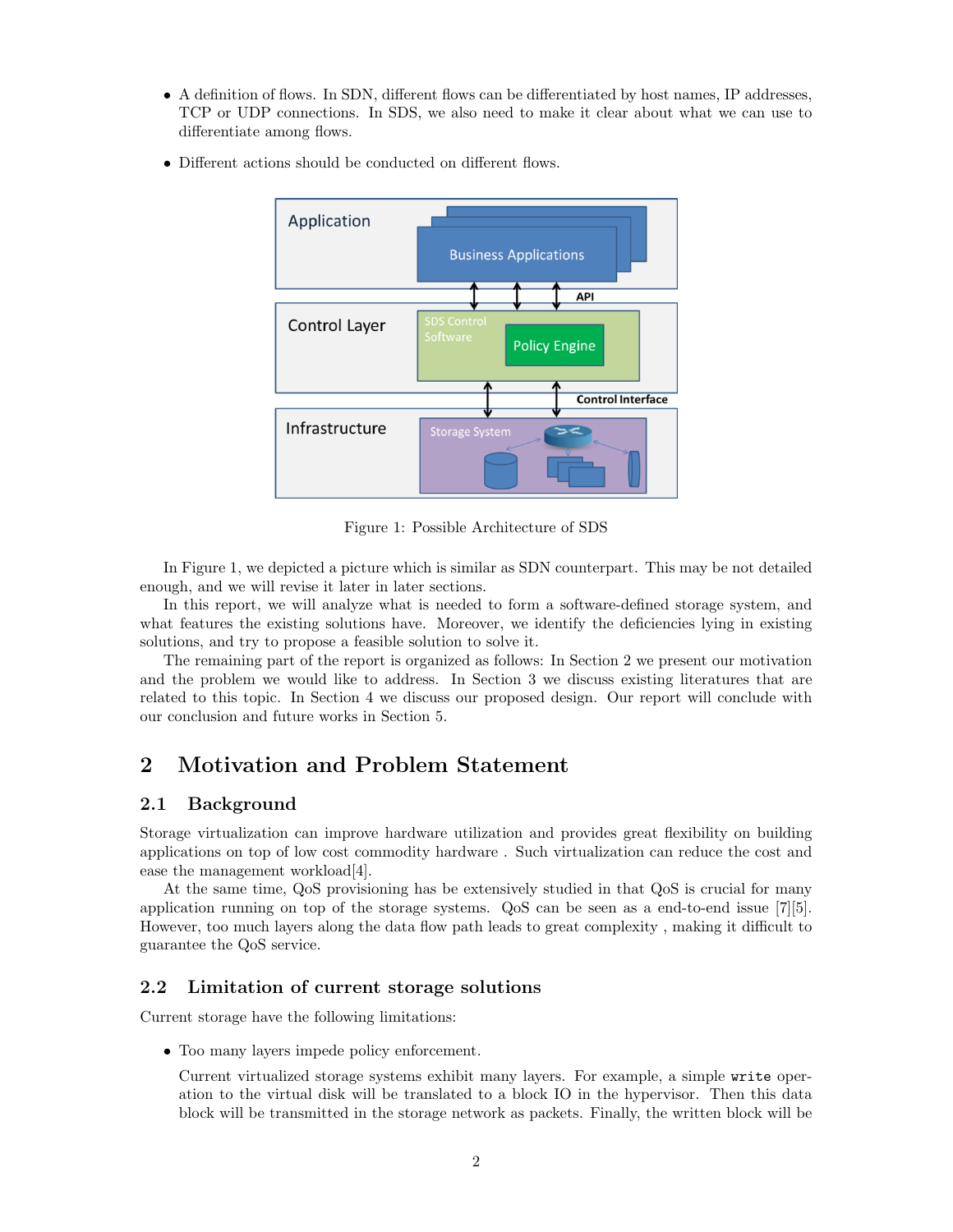delivered to the target storage server, ending up with "real" write operation to the disk[10]. Therefore end-to-end policy is quite hard to be enforced given such complexity.

• Losing control of individual block data makes it difficult to guarantee Quality of Service.

As described above, the data block will traverse different layers until finally reaching the storage target. Once the operation is invoked by the VM application, such application will have nothing to do for controlling. Data bandwidth cannot be guaranteed. The route of the data is out of control either.

• No admission control, no resource reservation.

From the system point of view, the overall storage system have no idea on how much of the resource has been consumed, or how much remaining can be allocated. When new tenant wants to join in this storage system, the system have no admission control to ensure the QoS of the current served tenants.

### 2.3 Problem Statement and Design Issues

In this subsection, we will first briefly describe the storage system this report is focusing on, then we will clarify several terms by giving the definitions. Finally we will give the statement of this Software defined storage problem.

In this report, we are focusing on small compute-purposed clusters with a group of compute servers connected with a group of storage servers (Figure 2 [9]).



Figure 2: Computer cluster with a group of compute and storage servers

On each of the compute server, several Virtual machines (VM) is running. Each tenant will have several VMs allocated in the system.

Quality of Service  $(QoS)$ : The QoS we focus here consists of bandwidth and priority.

Different tenants, VMs and files may have different bandwidth and priority requirements. The they can have minimum bandwidth limit. Also, each of them can have different priority. The tenants get their bandwidth and priority enforced when the VM is set up. The request will be rejected if there is not enough resources.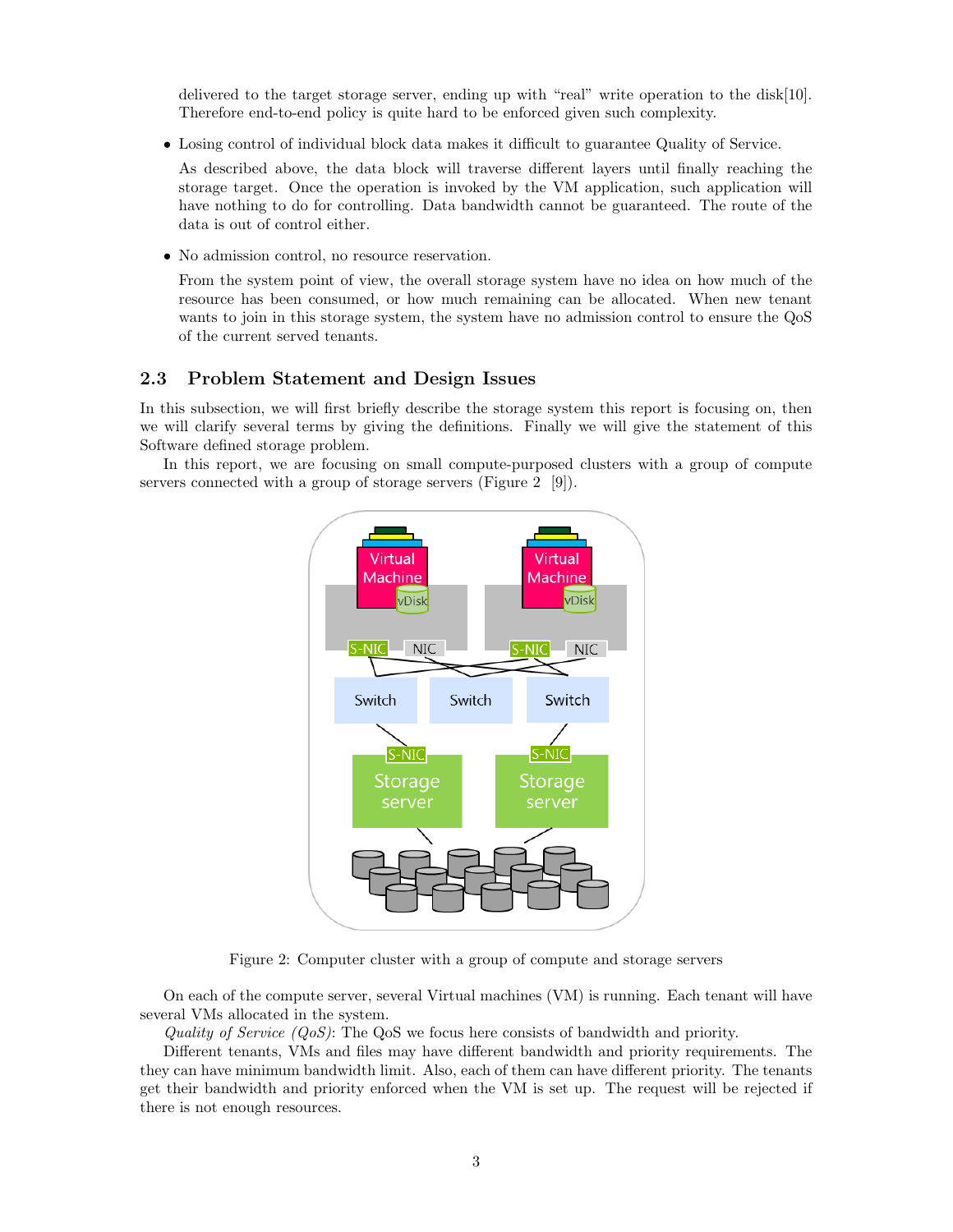End-to-end policy: refers to the QoS policy along the data path between the VM applications and the storage target.

In this report we only consider the data flow between the VM and the storage target. The VM application and storage server disk are the two end of the data path. Plenty of policies can be enforced along this path, including bandwidth, latency, jitter, security, priority, etc. With respect to the QoS in we've discussed before, we consider the polices that are only related to the bandwidth and the priority.

The key problem here is: how to design a storage system that can help us better enforce the end-to-end QoS policy?

To design such a software-defined storage system, the following issues must be addressed. This system should be able to:

- fulfill the tenants' QoS requirements
- provide end-to-end policy enforcement.
- differentiate different kinds of data flows and deal with them repectively.
- have global view of the storage resources so as to reserve the storage resource and provide admission control.

## 3 Related Works

In this section we present some existing literatures that are related with our topic. Since there is no many works directly targeting at software-defined storage issues, we will also discuss some literatures around the topic.

#### 3.1 Software-defined data center

Besides software-defined storage and storage-defined networking, there are also some people keeping talking about software-defined data centers (SDDC). Although not all papers have the name "software-defined data center" in their titles, they do accomplish something that is similar to (or actually is) it.

In [6], the authors try to build an abstract layer to which allows tenants to expose their requirements. Later, in [10], E. Thereska *et al.* move a big step ahead, and try to build a software-defined storage systems to meet the needs proposed by software-defined data centers. Although the main part of this paper is talking about the storage architecture in data centers, it does give us information that SDS is an important part of SDCC. It seems to us that a typical software-defined data center consists of three parts: software-defined computing, software-defined storage, and software-defined networking.

#### 3.2 Software-defined networks

Although many companies are promoting their different so-called SDS products [1–3], they are all typically based on a same existing concept – Software-Defined Networking (SDN).

To help with explaining SDS, we will need to first briefly talk about SDN.

As shown in Figure 3.2, in SDN there is a controller, by using which we can alter the treatment policies for different flows without doing hardware changes or configurations. There are several important features about SDN:

- Controller needs to have a way to control lower level devices (e.g., routers, switches), and some APIs for upper level to make it possible to translate certain rules (or we may call it policies) to machine-readable commands.
- Some rules to categorize different kinds of connections in different ways, i.e. "Flows".
- Define several possible ways of handling different flows, e.g., limiting the bandwidth for a certain flow, dropping a flow, changing the flow's routing.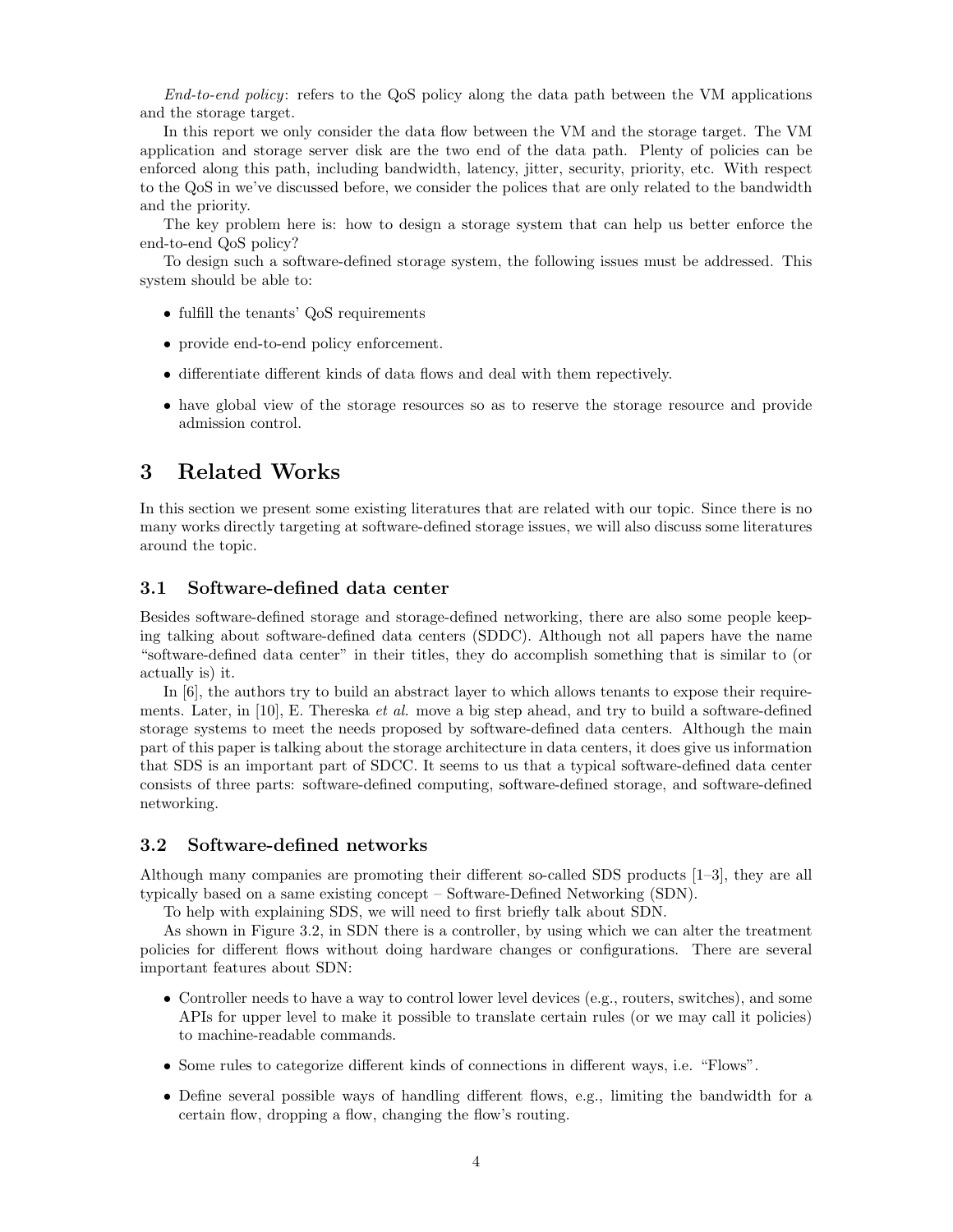

Figure 3: Overview of SDN (from Wikipedia)

OpenFlow [8] is a well known and pervasive used implementation of SDN. From that on, many literatures are focusing on this issue, and SDN eventually becomes a commonly recognized research issue. Since this is not our main point, and it is enough to explain the SDN structure with this paper, we will omit other literatures here.

## 4 Proposed Design

In our proposed design, we will build a central controller, which can provide a control panel for the tenants to setup their VM and even the files in the VMs. This central controller will in turn talk to two key part of the whole data path, hence enforce the QoS policy of bandwidth and priority on a per tenant, per VM or per file basis.

Firstly, we will describe the hardware architecture of the proposed system. Then we will describe the policy format by which the tenants talk to the central controller. The next will be the two key IO components that we want to modify to add control on. Finally, we will introduce the concept of IO queue, which characterize the flow and enforce the corresponding action.

### 4.1 Hardware Architecture

In Section 2, we have discussed about the system as a compute cluster consisting of a group of computer servers and storage servers. Here, in order to fulfill the QoS policy enforcement, a central controller is deployed so as to accept the tenants' request then translate the policy into specific controlling command, which will be in turn sent to the two key components (Figure 4.1 [10]).

Deploying a centralized controller has many benefits:

- A centralized controller will have a global view of all the storage resources. Therefore it can determine the remaining resources to make a decision on whether to allocate new VMs.
- A central controller can make better policy consistency. One policy may be deployed in different part of the system. A centralized control is better for coordinating all the controlling command to ensure each part of the storage system can work coherently.
- By this central controller, we can separate the control out of the data path. Transitional storage systems do not have a separate controlling component. All the control is distributed in the who system by different and heterogeneous parts, making the data transmission out of control. So by this kind of separate controller, we can detach the control from the data.

We will explore to the policy format and two components in detail in the following subsections.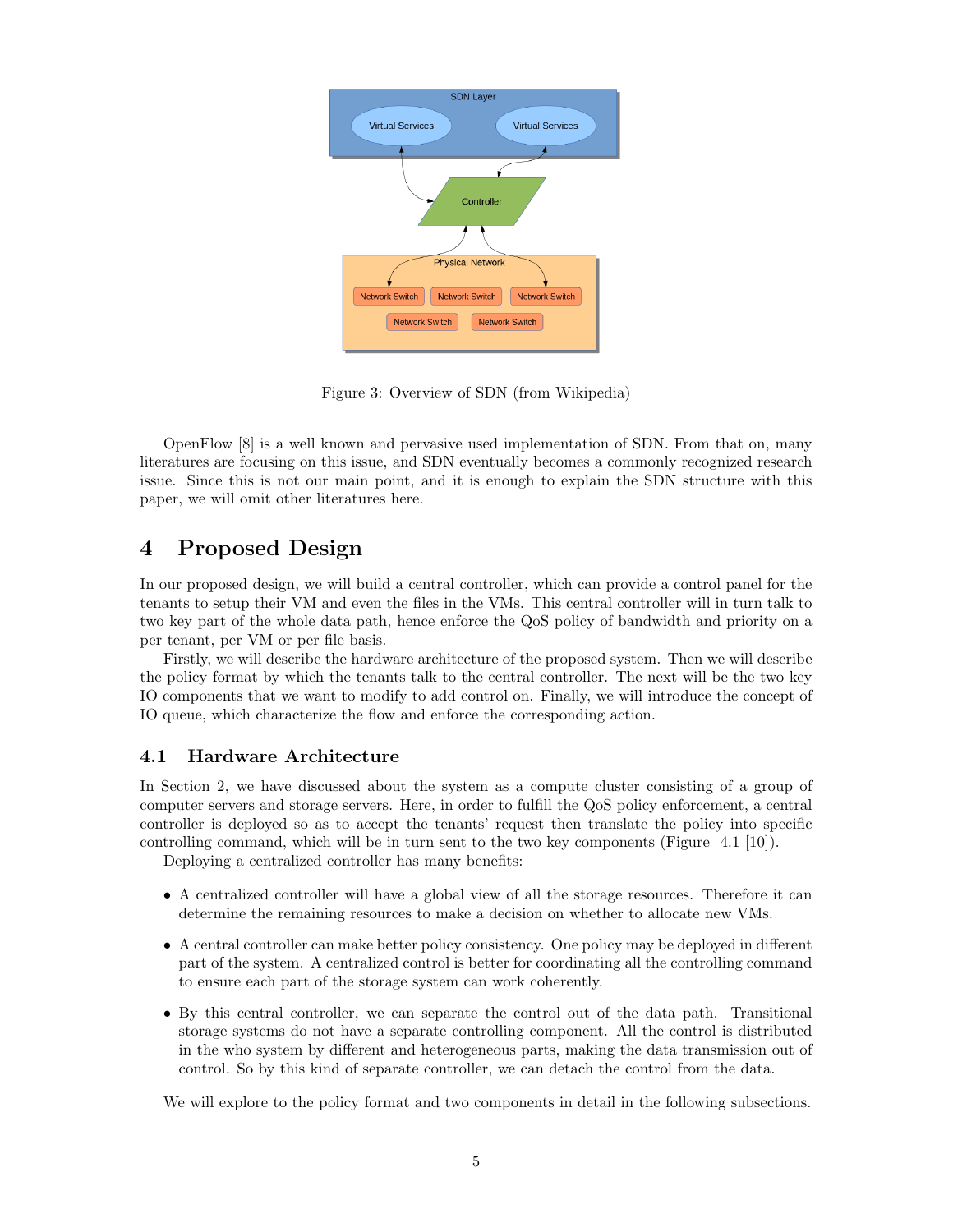

Figure 4: Hardware Architecture

| Table 1: Protocol Format – Flow ID |                                        |  |  |  |
|------------------------------------|----------------------------------------|--|--|--|
| Field   Note                       |                                        |  |  |  |
|                                    | Tenant   May run multiple VMs          |  |  |  |
|                                    | VM   Has performance requirements      |  |  |  |
| File                               | Requirements overrules VM requirements |  |  |  |
|                                    | Operation   read write append update   |  |  |  |

#### 4.2 Policy format

.

That's talk about policy here in detail. The policy may include the identification of particular data flows and the corresponding action with them.

We want to differentiate data flows and treat them with different policy. Here several questions follows:

- How to define a data flow?
- How to identify a data flow, especially in different layers of the storage system?
- How to define a policy based on the data flow?

Here, similar to [10], we define the data flow as the data blocks that share the same fields in the this 4-element tuple:

 $\langle$  Tenant, VM, File, Operation  $\rangle$ 

The fields in the tuple can be wildcard. The description of each field can be found in table 1. We refer to this 4-element tuple as  $Flow ID$ , i.e. it can define different flows. Then as a result, we can associate corresponding actions with each of the flows.

To define each of the action and treat each of the flow differently, we also define the property of each of flow. Here a 3-element tuple is defined as:

 $\langle$  Throughtput, Priority, Property  $>$ 

We call this 3-element tuple here as the Flow Profile, which stores the properties of this flow. Such property can be in turn translated to controlling commands to the storage system components. So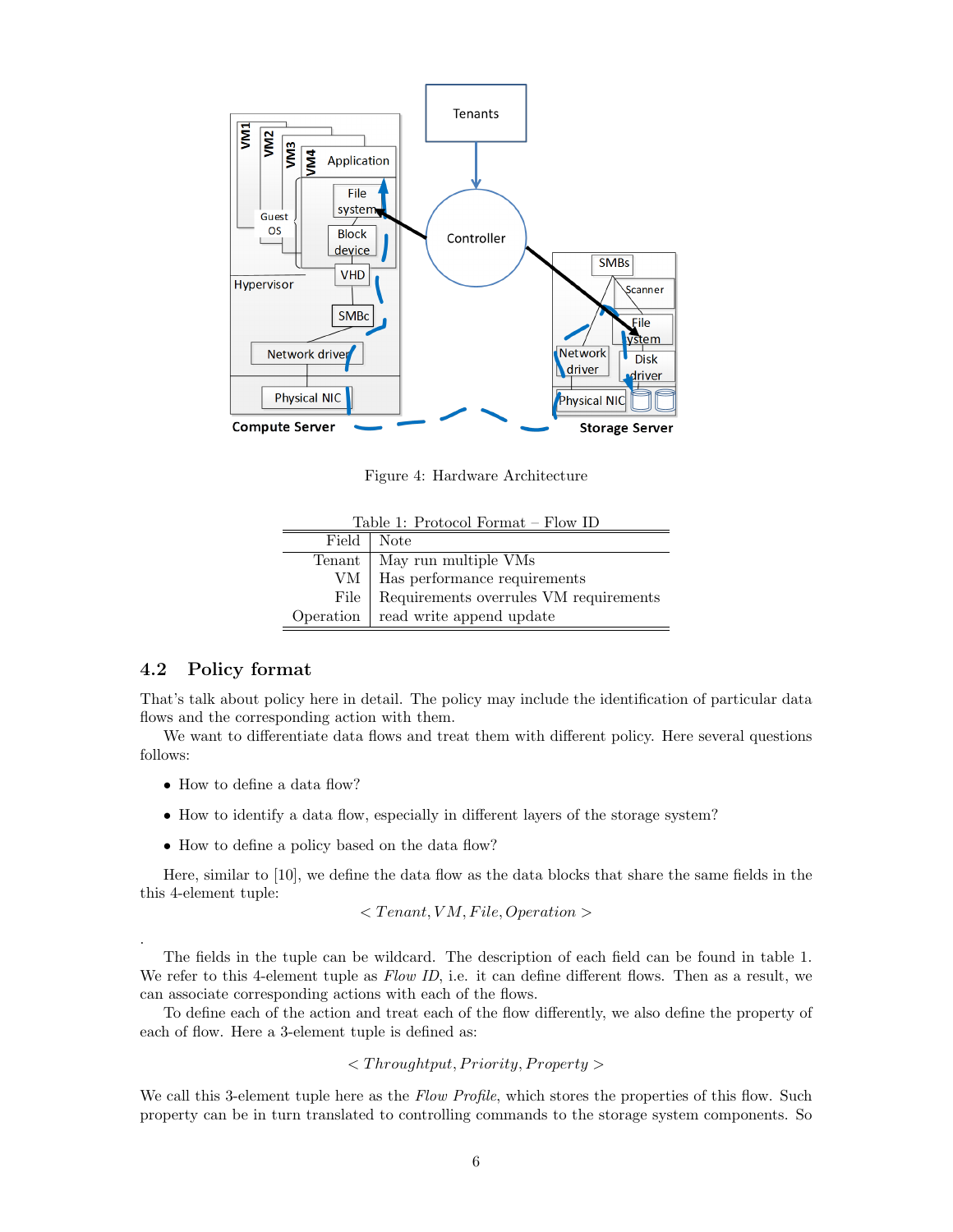|  |  | Table 2: Protocol Format – Flow Profile |  |
|--|--|-----------------------------------------|--|
|  |  |                                         |  |

| Field   Note |                                                                                     |
|--------------|-------------------------------------------------------------------------------------|
|              | bandwidth requested bandwidth guarantee                                             |
|              | Priority   Log, high; data, low; video playing apps. OK for slightly loss           |
|              | Property   Read-intensive, write-intensive, update-intensive, parallel access, etc. |

here, we can define one policy as a Flow ID with its associated Flow Property.

 $\langle$  Tenant, VM, File, Operation >  $\rightarrow \langle$  Throughtput, Priority, Property >

#### 4.3 Control stages

A data flow will go through different components of the storage system until it finally reach the storage target (disks). The data have different "header" in each of the components. According to [10], we call each of the phase in the data transmission a stage.

We may want to identify some of the stage to put the control on it so as to enforce the QoS policies. Then the selected stages should be modified to expose several interfaces which the controller can talk to and have control on.

We select two stages to put control: the filesystem of both the VMs and the storage servers. We select them for the following reasons:

• We choose the storage server file system in that it have direct connection with the disk controller.

Since the storage server is the last stop to access the hardware, it can directly monitor and control the hardware.

• We choose the VM file system because this is the level of stage which can recognized the VM files.

If one policy is to be enforced on a per file basis, it should be deployed here. Otherwise, the operation to the virtual disk on the compute server will be translated to a IO operation to the remote VM image file, where we have no idea about the original file in the VM, hence have no way to apply control on it.

### 4.4 IO Queue

On the two stages described above, we propose to modify the file system, adding queuing mechanism in it. All incoming data will be assigned to a queue according to the Flow ID. All the data blocks having the same Flow ID will be assigned to the same queue.

Here we can have different operations on different queues. The two stages will always firstly process the queues having higher priority until it becomes empty. By doing this we can enforce the priority scheme.

Also we want to control the data rate of each of the queue. If some of the queue have more data to transmit than it requested, the stage will give back-pressure on the upstream stage. In this way we can reserve the bandwidth for other data flows, preventing it from being abused by aggressive flows.

At the storage server, we can also make data allocation decisions according to the property of different data flows. For example, for those read-intensive data, we can try to allocate them in SSD if there is any. For another example, if some data are expected to be parallel accessed, the file system will consider distribute the data to different physical location.

## 5 Conclusion and Future Works

Recently years have witnessed a significant trend of vitualization of the storage systems. Such virtualization provides us with high hardware utilization, low cost as well as the ease of management